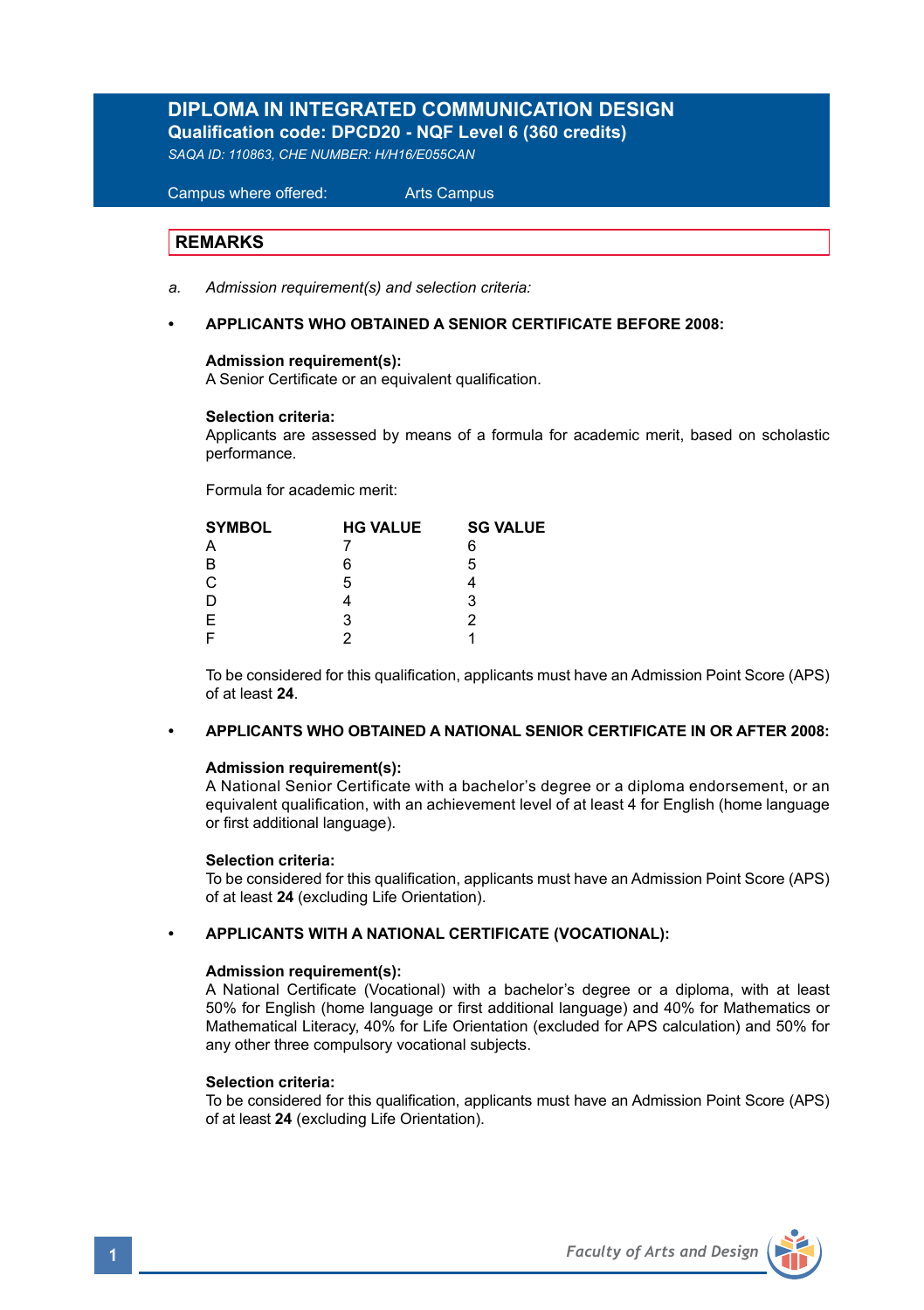*b. Assessment procedure:* 

After passing the initial administrative screening, all applicants will sit for additional assessment arranged with the Department of Visual Communication. The purpose of the assessment is to select those applicants who are most likely to be successful in their studies in Communication Design. The University reserves the right to select the best candidates for this programme. Please contact the department for information pertaining to the assessment.

 Acceptance is subject to available capacity according to the Student Enrolment Plan (SEP). Once a programme is full, a waiting list will be in place to provide an opportunity for applicants to fill places of those who did not register on time. Applicants will be informed of their status per official letter from the Office of the Registrar, alternatively, they can check their application status on the TUT website, www.tut.ac.za.

- *c. Recognition of Prior Learning (RPL), equivalence and status:* See Chapter 30 of Students' Rules and Regulations.
- *d. Intake for the qualification:* January only.
- *e. Presentation:* Day classes.
- *f. Minimum duration:* Three years.
- *g. Exclusion and readmission:* See Chapter 2 of Students' Rules and Regulations.
- *h. Work-Integrated Learning I and II:*  See Chapter 5 of the Students' Rules and Regulations for more information.

| <b>FIRST YEAR</b>  |                                                                    |              |               |                               |
|--------------------|--------------------------------------------------------------------|--------------|---------------|-------------------------------|
| <b>CODE</b>        | <b>MODULE</b>                                                      | <b>NQF-L</b> | <b>CREDIT</b> | <b>PREREQUISITE MODULE(S)</b> |
| 32A105D            | Communication for Academic<br>Purposes I                           | (5)          | (10)          |                               |
| AFD105D            | African Design I                                                   | (5)          | (10)          |                               |
| CDR105D            | Communication Design Practice I                                    | (5)          | (10)          |                               |
| CPC125D            | Computer Skills I (block module,<br>offered in the first semester) | (5)          | (10)          |                               |
| IAD105D            | Interaction Design I                                               | (5)          | (20)          |                               |
| ICD105D            | Integrated Communication<br>Design I                               | (5)          | (25)          |                               |
| IFD105D            | Information Design I                                               | (5)          | (15)          |                               |
| <b>INI125D</b>     | Information Literacy I<br>(block module)                           | (5)          | (2)           |                               |
| LFT125D            | Life Skills I (block module)                                       | (5)          | (3)           |                               |
| <b>MDE105D</b>     | Motion Design I                                                    | (5)          | (15)          |                               |
|                    | TOTAL CREDITS FOR THE FIRST YEAR:                                  |              | 120           |                               |
| <b>SECOND YEAR</b> |                                                                    |              |               |                               |
| <b>CODE</b>        | <b>MODULE</b>                                                      | <b>NQF-L</b> | <b>CREDIT</b> | <b>PREREQUISITE MODULE(S)</b> |
| AFD206D            | African Design II                                                  | (6)          | (10)          | African Design I              |

# **CURRICULUM**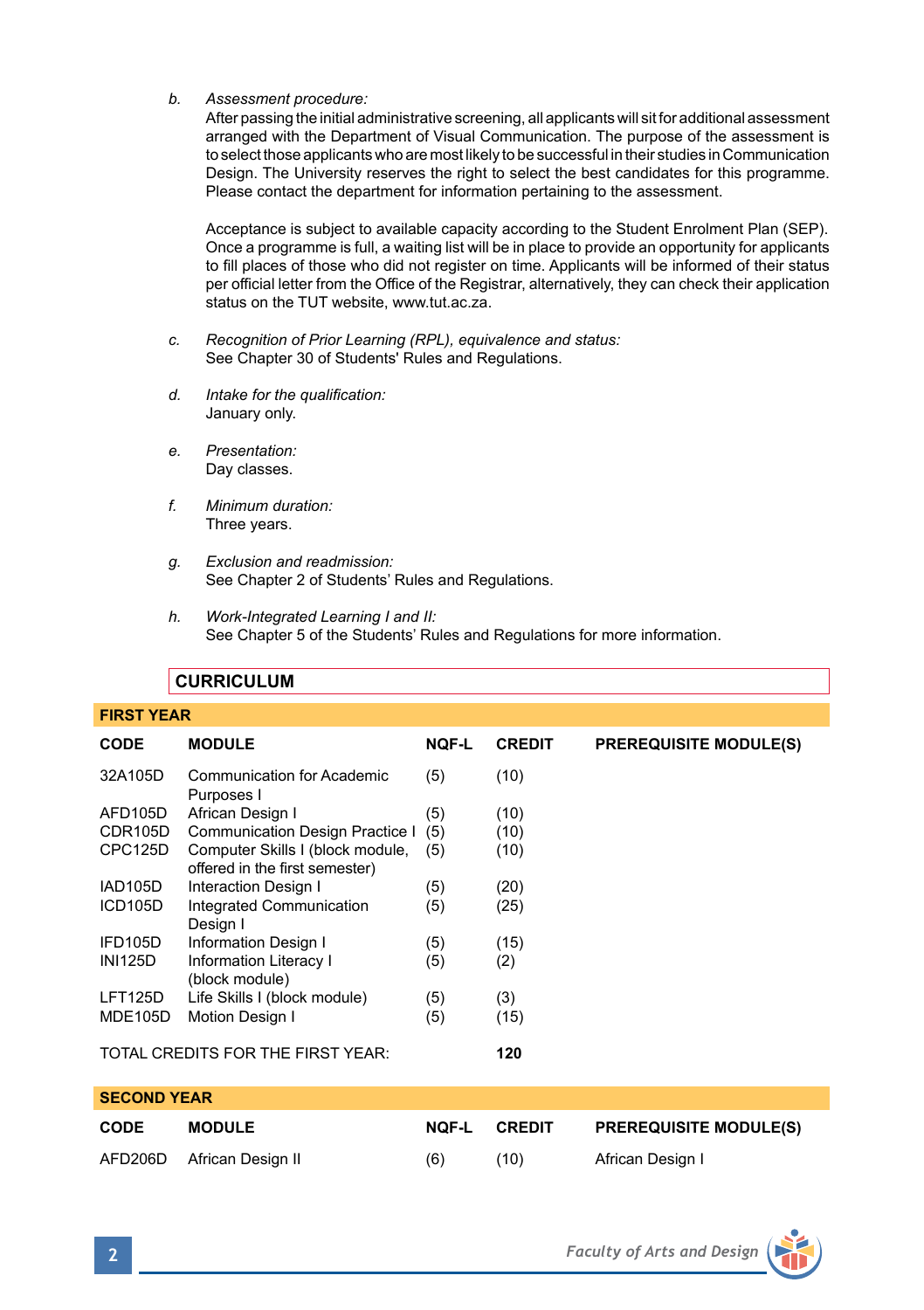| CDR206D        | Communication Design Practice II (6)  |     | (15) | <b>Communication Design Practice I</b><br>Integrated Communication<br>Design I<br><b>Information Design I</b><br>Interaction Design I                         |
|----------------|---------------------------------------|-----|------|---------------------------------------------------------------------------------------------------------------------------------------------------------------|
| IAD206D        | Interaction Design II                 | (6) | (15) | Motion Design I<br>Communication Design Practice I<br>Integrated Communication<br>Design I<br>Information Design I<br>Interaction Design I<br>Motion Design I |
| ICD206D        | Integrated Communication<br>Design II | (6) | (25) | <b>Communication Design Practice I</b><br>Integrated Communication<br>Design I<br>Information Design I<br>Interaction Design I<br>Motion Design I             |
| IFD206D        | <b>Information Design II</b>          | (6) | (15) | <b>Communication Design Practice I</b><br>Integrated Communication<br>Design I<br>Information Design I<br><b>Interaction Design I</b><br>Motion Design I      |
| MDE206D        | <b>Motion Design II</b>               | (6) | (20) | Communication Design Practice I<br>Integrated Communication<br>Design I<br>Information Design I<br>Interaction Design I<br>Motion Design I                    |
| <b>WIG206D</b> | Work-Integrated Learning I            | (6) | (20) |                                                                                                                                                               |
|                | TOTAL CREDITS FOR THE SECOND YEAR:    |     | 120  |                                                                                                                                                               |

| <b>THIRD YEAR</b> |                                             |              |               |                                                                                                                                                                      |
|-------------------|---------------------------------------------|--------------|---------------|----------------------------------------------------------------------------------------------------------------------------------------------------------------------|
| <b>CODE</b>       | <b>MODULE</b>                               | <b>NOF-L</b> | <b>CREDIT</b> | <b>PREREQUISITE MODULE(S)</b>                                                                                                                                        |
| CDR306D           | <b>Communication Design</b><br>Practice III | (6)          | (10)          | <b>Communication Design Practice II</b><br>Integrated Communication<br>Design II<br>Information Design II<br><b>Interaction Design II</b><br><b>Motion Design II</b> |
| IAD306D           | <b>Interaction Design III</b>               | (6)          | (15)          | <b>Communication Design Practice II</b><br>Integrated Communication<br>Design II<br>Information Design II<br><b>Interaction Design II</b><br><b>Motion Design II</b> |
| ICD306D           | Integrated Communication<br>Design III      | (6)          | (25)          | <b>Communication Design Practice II</b><br>Integrated Communication<br>Design II<br>Information Design II<br>Interaction Design II<br><b>Motion Design II</b>        |
| IFD306D           | Information Design III                      | (6)          | (15)          | Communication Design Practice II<br>Integrated Communication<br>Design II<br>Information Design II                                                                   |

Interaction Design II Motion Design II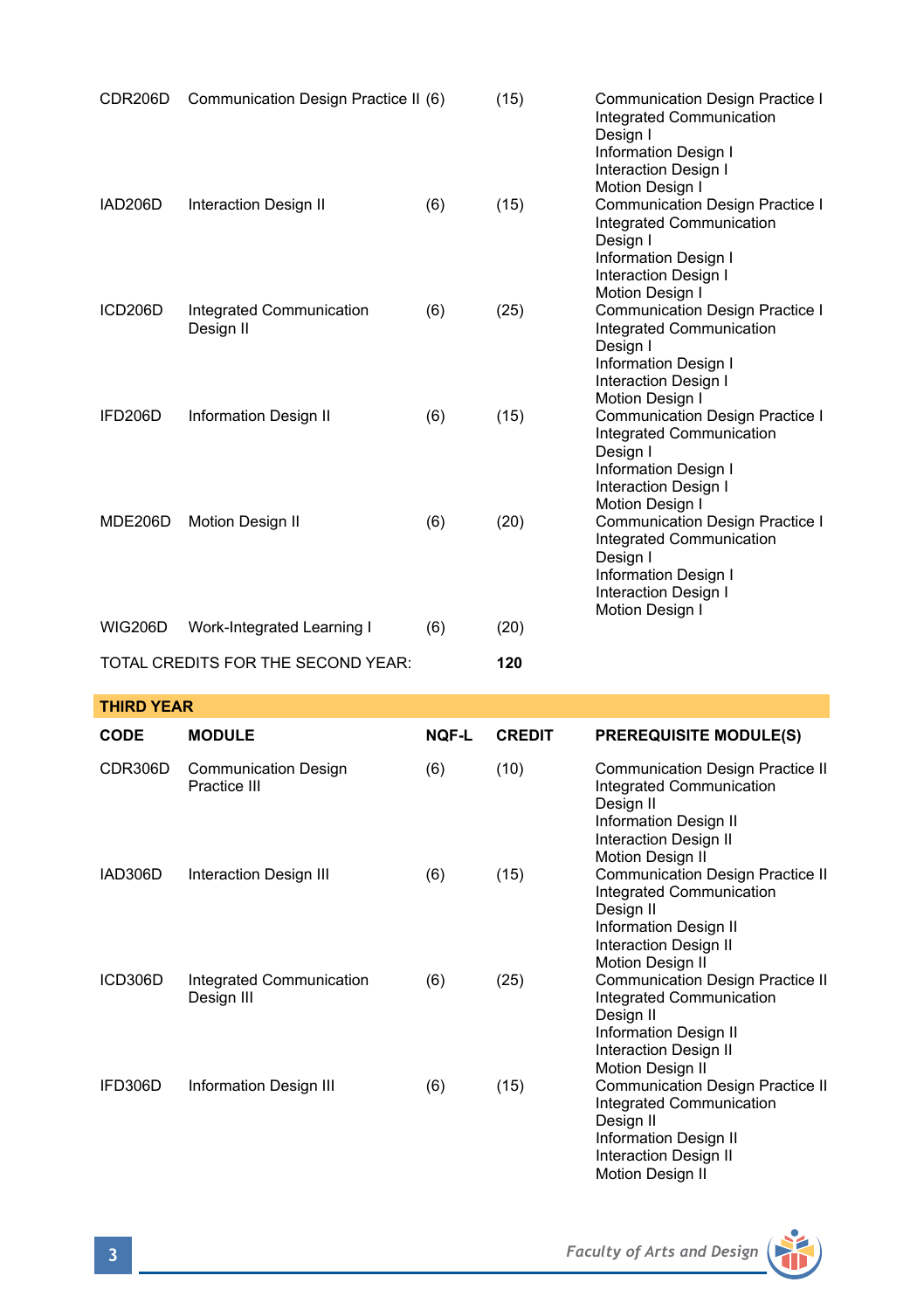**4** *Faculty of Arts and Design*

| MDE306D        | Motion Design III                    | (6) | (15) | <b>Communication Design Practice II</b><br>Integrated Communication<br>Design II<br><b>Information Design II</b><br>Interaction Design II<br>Motion Design II |
|----------------|--------------------------------------|-----|------|---------------------------------------------------------------------------------------------------------------------------------------------------------------|
| <b>WIG306D</b> | Work-Integrated Learning II          | (6) | (40) | Work-Integrated Learning I                                                                                                                                    |
|                | TOTAL CREDITS FOR THE THIRD YEAR:    |     | 120  |                                                                                                                                                               |
|                | TOTAL CREDITS FOR THE QUALIFICATION: |     | 360  |                                                                                                                                                               |

# **MODULE INFORMATION (OVERVIEW OF SYLLABUS)**

The syllabus content is subject to change to accommodate industry changes. Please note that a more detailed syllabus is available at the department or in the study guide that is applicable to a particular module. At time of publication, the syllabus content was defined as follows:

# **A**

# **AFRICAN DESIGN I (AFD105D) CONTINUOUS ASSESSMENT**

*(Module custodian: Department of Visual Communication)* This module introduces the student to the history, contemporary theory and practice of integrated communication design in an African context. This module comprises of pertinent topics of academic writing skills (to support the Communication for Academic Purposes I module), introduction to Art and Design Traditions, and

# **AFRICAN DESIGN II (AFD206D) CONTINUOUS ASSESSMENT**

# *(Module custodian: Department of Visual Communication)*

the African Perspective. (Total tuition time: ± 45 hours)

This module deepens the student's understanding of the history, contemporary theory and practice of design in an African context. Students will be able to demonstrate: detailed knowledge of the main areas of African Design, including an understanding of and the ability to apply the key terms, concepts, facts, principles, rules and theories of African Design to unfamiliar but relevant contexts; that relates to Integrated Communication Design, Interaction Design, Motion Design, and Information Design. (Total tuition time: ± 45 hours)

# **C**

### **COMMUNICATION DESIGN PRACTICE I (CDR105D) CONTINUOUS ASSESSMENT COMMUNICATION DESIGN PRACTICE II (CDR206D) CONTINUOUS ASSESSMENT COMMUNICATION DESIGN PRACTICE III (CDR306D)** *(Module custodian: Department of Visual Communication)*

Introductory module prepares the student to act in accordance with the professional industry and entrepreneurial requirements within the transdisciplinary communication design environment. (Total tuition time: ± 45 hours for CDR105D and CDR306D and ± 50 hours)

# **COMMUNICATION FOR ACADEMIC PURPOSES I (32A105D) 1 X 3-HOUR PAPER**

# *(Module custodian: Department of Visual Communication)*

A workable knowledge of English is an essential skill for any graduate who is required to conduct themselves successfully in a professional working environment. This module will equip students with the competencies required to compose a selection of written texts related to communicating both internally and externally within a professional environment. In addition, the module includes strategies that are essential for the effective communication in various situations, including small groups to avoid unproductive conflict, a multicultural context, etc. (Total tuition time: not available)



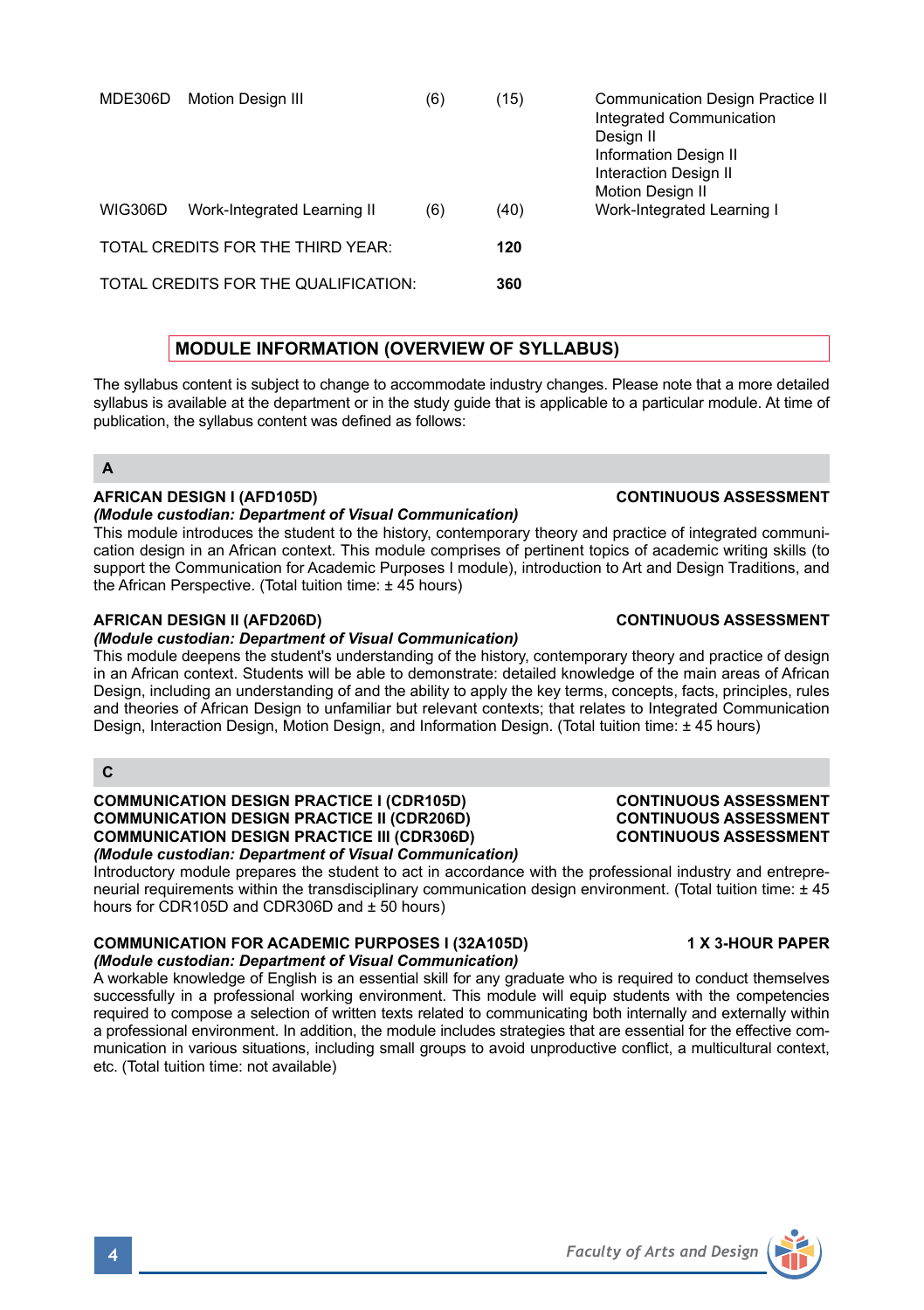# **COMPUTER SKILLS I (CPC125D) CONTINUOUS ASSESSMENT**

### *(Module custodian: Department of Visual Communication)*

In this module, a blended learning approach will be followed, where the mode of delivery is both contact sessions and online learning. The theory component is facilitated online using myTUTor, while practical learning is facilitated through instructor-led and group-paced contact sessions supported by videos and other online content. After completing this module, candidates will be confident computer users with experience in using Graphical User Interface programs, skilled in spreadsheets software and the integration of the Microsoft Office suite, proficient in using the Apple Macintosh Computer and the Mac Operating System (MacOS); and competent in Adobe Creative Suite for applicable design tasks. (Total tuition time: ± 60 hours)

# **INFORMATION DESIGN I (IFD105D) CONTINUOUS ASSESSMENT**

**I**

## *(Module custodian: Department of Visual Communication)*

This module introduce methods that can be used for the visual and textual display of information, by making complex, technical contexts easy to understand and accessible (Total tuition time: ± 70 hours)

# **INFORMATION DESIGN II (IFD206D) CONTINUOUS ASSESSMENT**

## *(Module custodian: Department of Visual Communication)*

Intermediate methods that can be used for the visual and textual display of information, by making complex, technical contexts easy to understand and accessible. (Total tuition time: ± 75 hours)

## **INFORMATION DESIGN III (IFD306D) CONTINUOUS ASSESSMENT**

### *(Module custodian: Department of Visual Communication)*

Advanced methods that can be used for the visual and textual display of information, by making complex, technical contexts easy to understand and accessible. (Total tuition time: ± 75 hours)

## **INFORMATION LITERACY I (INI125D) CONTINUOUS ASSESSMENT**

## *(Module custodian: Directorate of Library and Information Services)*

Introduction of information literacy. Development of a search strategy and application of a search string to search engines and academic databases. Evaluation of information sources. Ethical and legal use of information. (Total tuition time: not available)

### **INTEGRATED COMMUNICATION DESIGN I (ICD105D) CONTINUOUS ASSESSMENT** *(Module custodian: Department of Visual Communication)*

Students will develop an informed understanding of the principles, methods, and theories at an introductory level, applicable to the creation of integrated design solutions addressing relevant problems in the transdisciplinary field of Communication Design, across the four orders of design. The design principles methods and theories are reflexively applied in four main practice-led projects throughout their year. Each project is centred on a human-centred design process facilitating both tangible and abstract thinking modes through the main design phases. The transdisciplinary design process seeks to engage the community and learn from people. The design process furthermore seeks to disseminate a variety of design thinking techniques in exploring possible design solutions. The student is introduced to the concept of the four orders of design, with the abilities and knowledge developed in the related modules of Motion Design, Interaction Design and Information Design reflexively integrated in the four projects, supported by appropriate theoretical frameworks. The contexts and themes of these projects will be informed by the lenses of socio-economic, socio-ethical and socio-ecological across the four orders of design, taking cognisance of the knowledge gained in the African Design and Integrated Communication Design Practice Modules. (Total tuition time: ± 120 hours)

### **INTEGRATED COMMUNICATION DESIGN II (ICD206D) CONTINUOUS ASSESSMENT** *(Module custodian: Department of Visual Communication)*

Demonstrate detailed knowledge of the principles, methods, and theories at an intermediate level, applicable to the creation of integrated design solutions addressing relevant problems in the transdisciplinary field of Communication Design. The design principles methods and theories are reflexively applied in four main practice-led projects throughout their year. Each project is centred on a human-centered design process facilitating both tangible and abstract thinking modes through the main design phases. The transdisciplinary design process seeks to engage the community and learn from people. The design process furthermore seeks to disseminate a variety of design thinking techniques in exploring possible design solutions. The student is introduced to the concept of the four orders of design, with the abilities and knowledge developed in

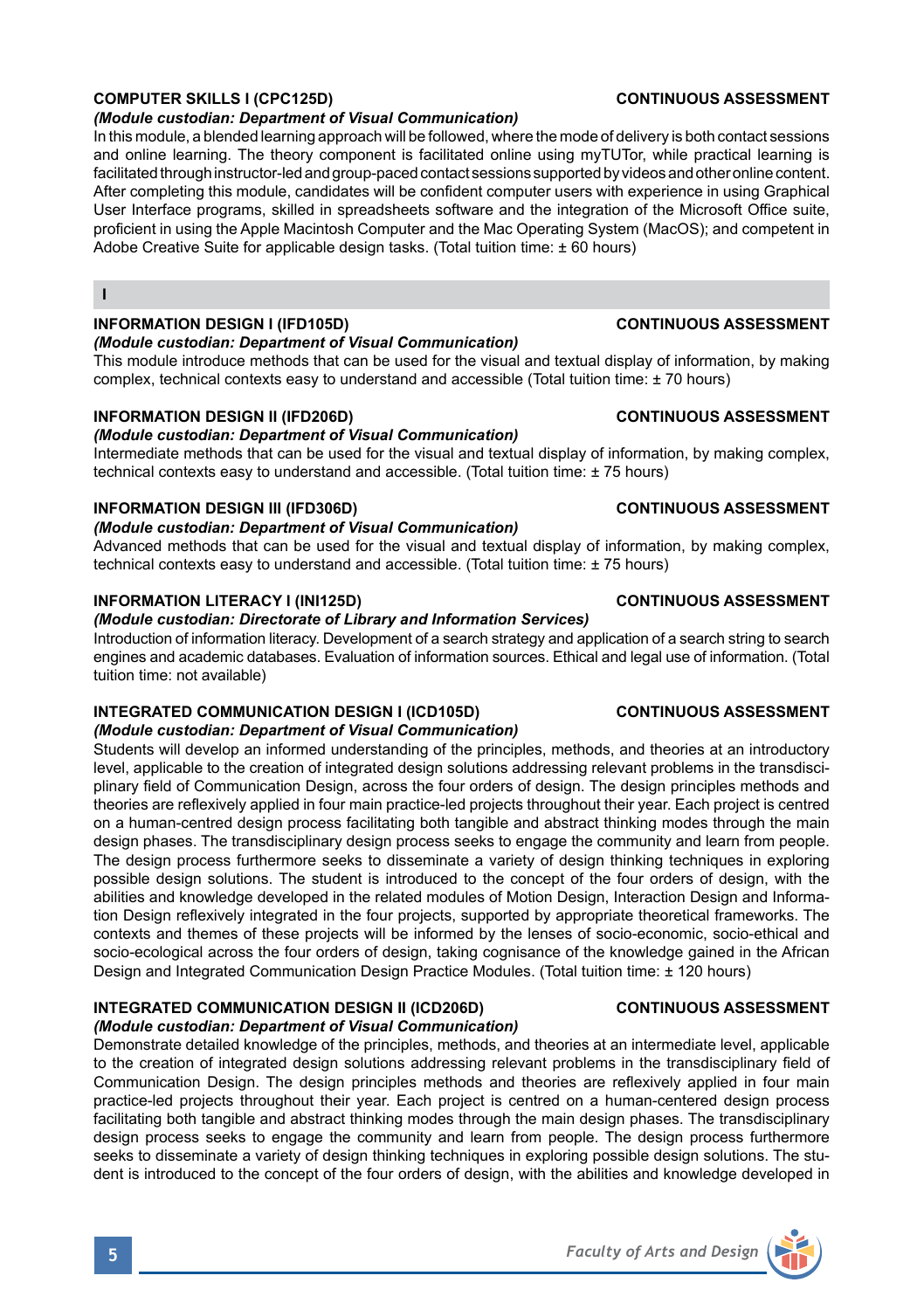the related modules of Motion Design, Interaction Design and Information Design reflexively integrated in the four projects, supported by appropriate theoretical frameworks. The contexts and themes of these projects will be informed by the lenses of the socio-economic, socio-ethical and socio-ecological across the four orders of design, taking cognisance of the knowledge gained in the African Design and Integrated Communication Design Practice Modules. (Total tuition time: ± 120 hours)

### **INTEGRATED COMMUNICATION DESIGN III (ICD306D) CONTINUOUS ASSESSMENT** *(Module custodian: Department of Visual Communication)*

Demonstrate detailed knowledge of the principles, methods, and theories at an intermediate level, applicable to the creation of integrated design solutions, addressing relevant problems in the transdisciplinary field of Communication Design, across the four orders of design. The design principles methods and theories are reflexively applied in four main practice-led projects throughout their year. Each project is centred on a human-centered design process facilitating both tangible and abstract thinking modes through the main design phases. The transdisciplinary design process seeks to engage the community and learn from people. The design process furthermore seeks to disseminate a variety of design thinking techniques in exploring possible design solutions. The student is introduced to the concept of the four orders of design, with the abilities and knowledge developed in the related modules of Motion Design, Interaction Design and Information Design reflexively integrated in the four projects, supported by appropriate theoretical frameworks. The contexts and themes of these projects will be informed by the lenses of the socioeconomic, socio-ethical and socioecological across the four orders of design, taking cognisance of the knowledge gained in the African Design and Integrated Communication Design Practice Modules. (Total tuition time: ± 120 hours)

### **INTERACTION DESIGN I (IAD105D) CONTINUOUS ASSESSMENT**

### *(Module custodian: Department of Visual Communication)*

This module provides basic understanding of the creation of meaningful interaction-based relationships and experiences for people with/through the products and/or services that they use (i.e. computers, mobile devices and appliances) by introducing the student to appropriate interaction design methods. The module is further aligned to the contexts and themes of the projects in the Integrated Communication Design module that will be informed by the lenses of the socio-economic, socio-ethical and socio-ecological across the four orders of design. The software and technical skills obtained in this module will be applied in the projects of the Integrated Communication Design module. (Total tuition time: ± 100 hours)

### **INTERACTION DESIGN II (IAD206D) CONTINUOUS ASSESSMENT**

### *(Module custodian: Department of Visual Communication)*

This module provides qualifying students with an informed understanding of the creation of meaningful interaction-based relationships and experiences for people with/through the products and/or services that they use (i.e. computers, mobile devices and appliances) by further developing appropriate design methods. The module is further aligned to the contexts and themes of the projects in the Integrated Communication Design module that will be informed by the lenses of the socio-economic, socio-ethical and socio-ecological across the four orders of design. The software and technical skills obtained in this module will be applied in the projects of the Integrated Communication Design module. (Total tuition time: ± 150 hours)

## **INTERACTION DESIGN III (IAD306D) CONTINUOUS ASSESSMENT**

## *(Module custodian: Department of Visual Communication)*

An informed understanding of the creation of meaningful interaction-based relationships and experiences for people with/through the products and/or services that they use (i.e. computers, mobile devices and appliances) by further developing appropriate design methods. The module is further aligned to the contexts and themes of the projects in the Integrated Communication Design module that will be informed by the lenses of the socio-economic, socio-ethical and socio-ecological across the four orders of design. The software and technical skills obtained in this module will be applied in the projects of the Integrated Communication Design module. (Total tuition time: ± 75 hours)

# **L**

# **LIFE SKILLS I (LFT125D) CONTINUOUS ASSESSMENT**

# *(Module custodian: Directorate of Student Development and Support)*

Academic, personal and socio-emotional skills development for students in higher education. Personal and social dimensions address: effective planning and self-management (goal setting and time management); Adjusting to university life (student life, diversity and change); Intra- and interpersonal skills development (conflict